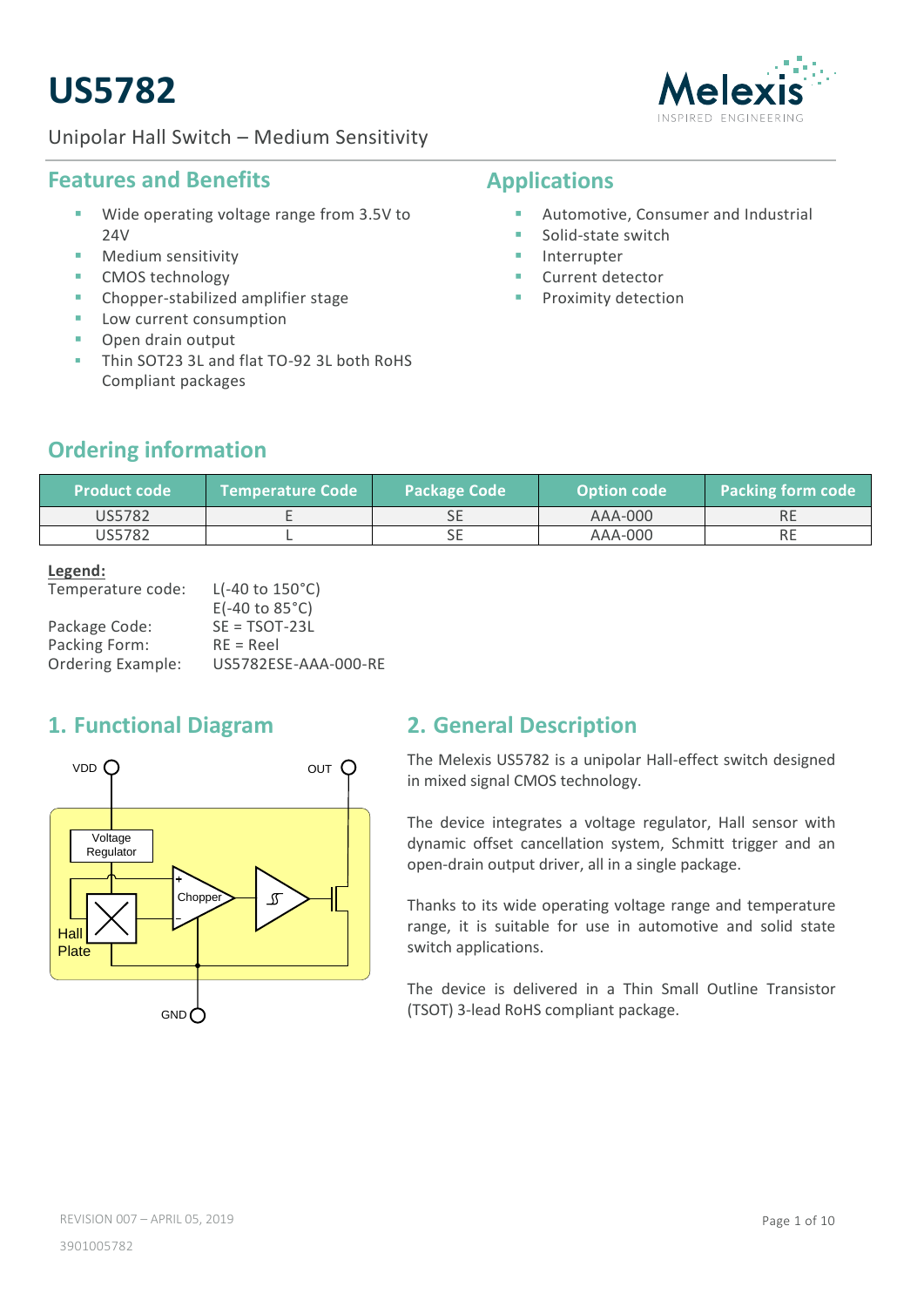Unipolar Hall Switch - Medium Sensitivity



### **Contents**

| 14. Standard information regarding manufacturability of Melexis products with different soldering |
|---------------------------------------------------------------------------------------------------|
|                                                                                                   |
|                                                                                                   |
|                                                                                                   |
|                                                                                                   |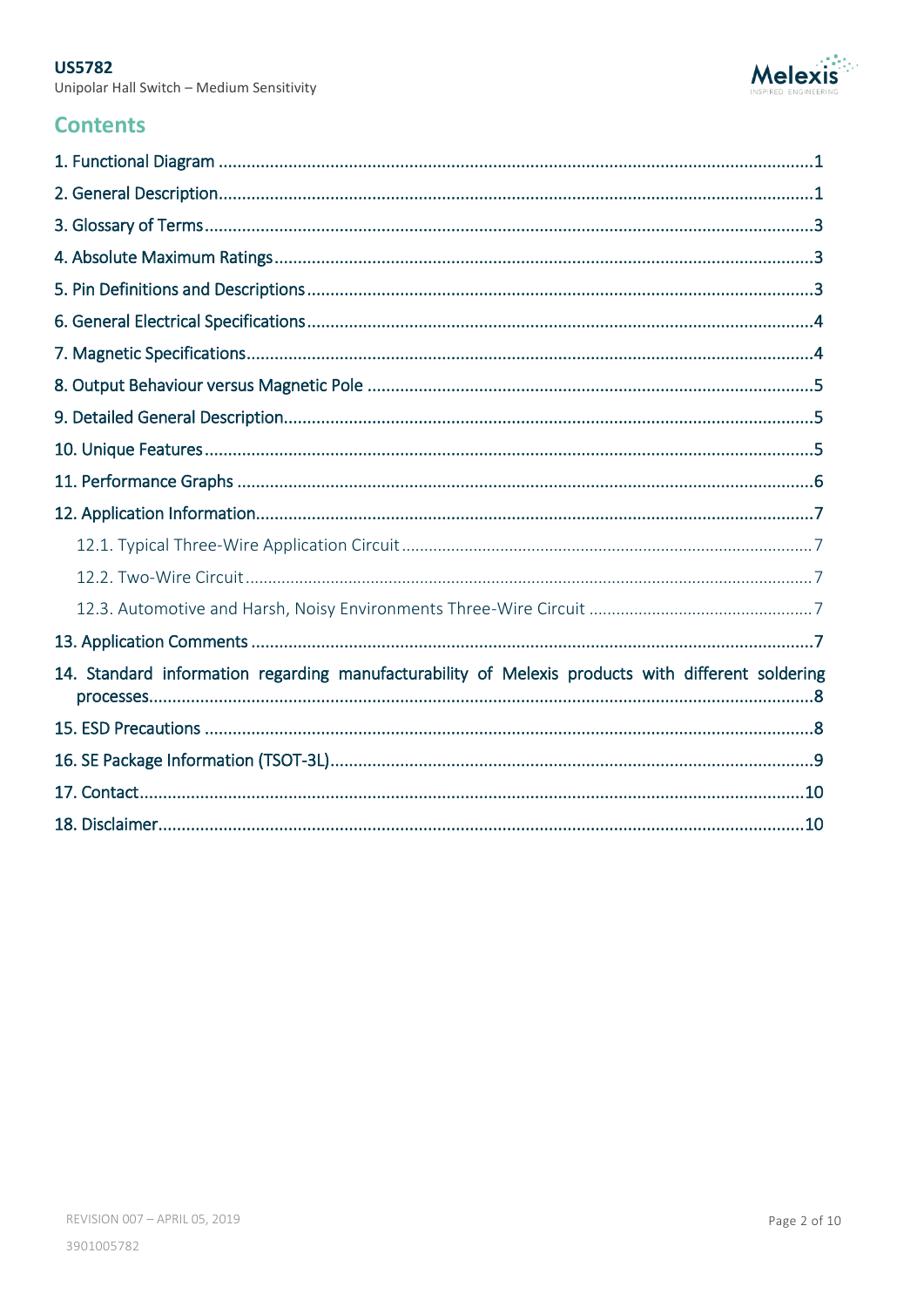

### <span id="page-2-0"></span>**3. Glossary of Terms**

| Units of magnetic flux density:                                               |
|-------------------------------------------------------------------------------|
| $1mT = 10$ Gauss                                                              |
| <b>Restriction of Hazardous Substances</b>                                    |
| Thin Small Outline Transistor (TSOT package) – also referred with the Melexis |
| package code "SE"                                                             |
| Electro-Static Discharge                                                      |
| <b>Brush-Less Direct-Current</b>                                              |
|                                                                               |

# <span id="page-2-1"></span>**4. Absolute Maximum Ratings**

| Parameter                           | <b>Symbol</b>        | <b>Value</b>   | <b>Units</b> |
|-------------------------------------|----------------------|----------------|--------------|
| Supply Voltage                      | $V_{DD}$             | 28             |              |
| <b>Supply Current</b>               | l <sub>dd</sub>      | 50             | mA           |
| Output Voltage                      | $V_{OUT}$            | 28             |              |
| <b>Output Current</b>               | $I_{\text{OUT}}$     | 50             | mA           |
| <b>Operating Temperature Range</b>  | ${\sf T}_\mathsf{A}$ | $-40$ to $150$ | $\circ$      |
| Storage Temperature Range           | Τ、                   | -50 to 150     | $\circ$      |
| <b>Maximum Junction Temperature</b> |                      | 165            | $\circ$      |

*Table 1: Absolute maximum ratings*

Exceeding the absolute maximum ratings may cause permanent damage. Exposure to absolute-maximum-rated conditions for extended periods may affect device reliability.

# <span id="page-2-2"></span>**5. Pin Definitions and Descriptions**

| Pin No | <b>Name</b> | Type <sup>1</sup> | <b>Function</b>       |
|--------|-------------|-------------------|-----------------------|
|        | VDD         | Supply            | Supply Voltage pin    |
|        | OUT         | Output            | Open Drain Output pin |
| 3      | GND         | Ground            | Ground pin            |

*Table 2: Pin definitions and descriptions*

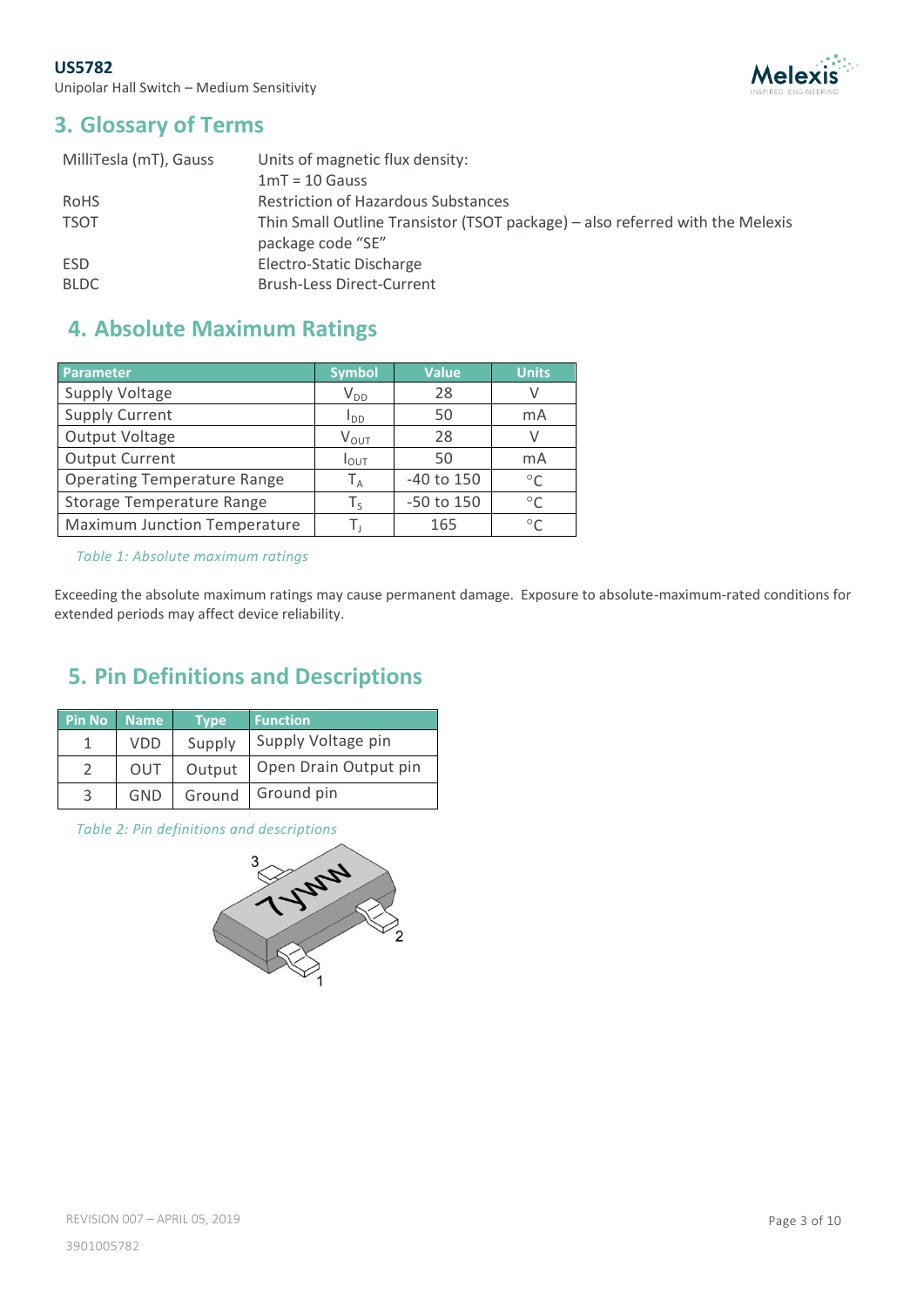

# <span id="page-3-0"></span>**6. General Electrical Specifications**

| Parameter                          | <b>Symbol</b>     | <b>Test Conditions</b>                | <b>Min</b> | <b>Typ</b> | <b>Max</b> | <b>Units</b>  |
|------------------------------------|-------------------|---------------------------------------|------------|------------|------------|---------------|
| Supply Voltage                     | $V_{DD}$          | Operating                             | 3.5        |            | 24         | V             |
| <b>Supply Current</b>              | $I_{DD}$          | $B < B_{RP}$                          | 0.5        | 2.5        | 5          | mA            |
| <b>Output Saturation Voltage</b>   | V <sub>DSon</sub> | $I_{OUT}$ = 20mA, B > B <sub>OP</sub> |            | 0.3        | 0.5        | $\vee$        |
| Output Leakage Current             | $I_{\text{OFF}}$  | $B < B_{RP}$ , $V_{OUT} = 24V$        |            | 0.01       | 10         | μA            |
| Output Rise Time                   | $t_{r}$           | $R_L = 1k\Omega$ , $C_L = 20pF$       |            | 0.25       |            | μs            |
| Output Fall Time                   | t                 | $R_L = 1k\Omega$ , $C_L = 20pF$       |            | 0.25       |            | μs            |
| <b>Maximum Switching Frequency</b> | $F_{SW}$          |                                       |            | 10         |            | kHz           |
| Package Thermal Resistance         | R <sub>TH</sub>   | Single layer (1S) Jedec board         |            | 301        |            | $\degree$ C/W |

DC Operating Parameters  $T_A = 25^{\circ}$ C, V<sub>DD</sub> = 12V (unless otherwise specified)

*Table 3: Electrical specifications*

### <span id="page-3-1"></span>**7. Magnetic Specifications**

| DC Operating Parameters $T_A = 25^{\circ}C$ , $V_{DD} = 12V$ (unless otherwise specified) |          |                                          |           |    |    |
|-------------------------------------------------------------------------------------------|----------|------------------------------------------|-----------|----|----|
| <b>Parameter</b>                                                                          |          | Symbol Test Conditions Min Typ Max Units |           |    |    |
| <b>Operating Point</b>                                                                    | $B_{OP}$ |                                          |           | 15 | mT |
| Release Point                                                                             | $B_{RP}$ |                                          | $3.5$ 7.5 | 10 | mT |

Hysteresis  $B_{HYST}$  2 5 7 mT

*Table 4: Magnetic specifications*

DC Operating Parameters  $T_A = -40^{\circ}$ C to 125 $^{\circ}$ C, V<sub>DD</sub> = 3.5 to 24V (unless otherwise specified)

| <b>Parameter</b>       |                   | <b>Symbol Test Conditions</b> | <b>Min</b> | Tvo | <b>Max</b> | <b>Units</b>   |
|------------------------|-------------------|-------------------------------|------------|-----|------------|----------------|
| <b>Operating Point</b> | $B_{OP}$          |                               |            |     | 20         | m <sub>l</sub> |
| Release Point          | $B_{RP}$          |                               | 3.5        |     | 19         | m <sub>l</sub> |
| <b>Hysteresis</b>      | D <sub>HYST</sub> |                               | 1.5        |     |            | m              |

*Table 5: Magnetic specifications*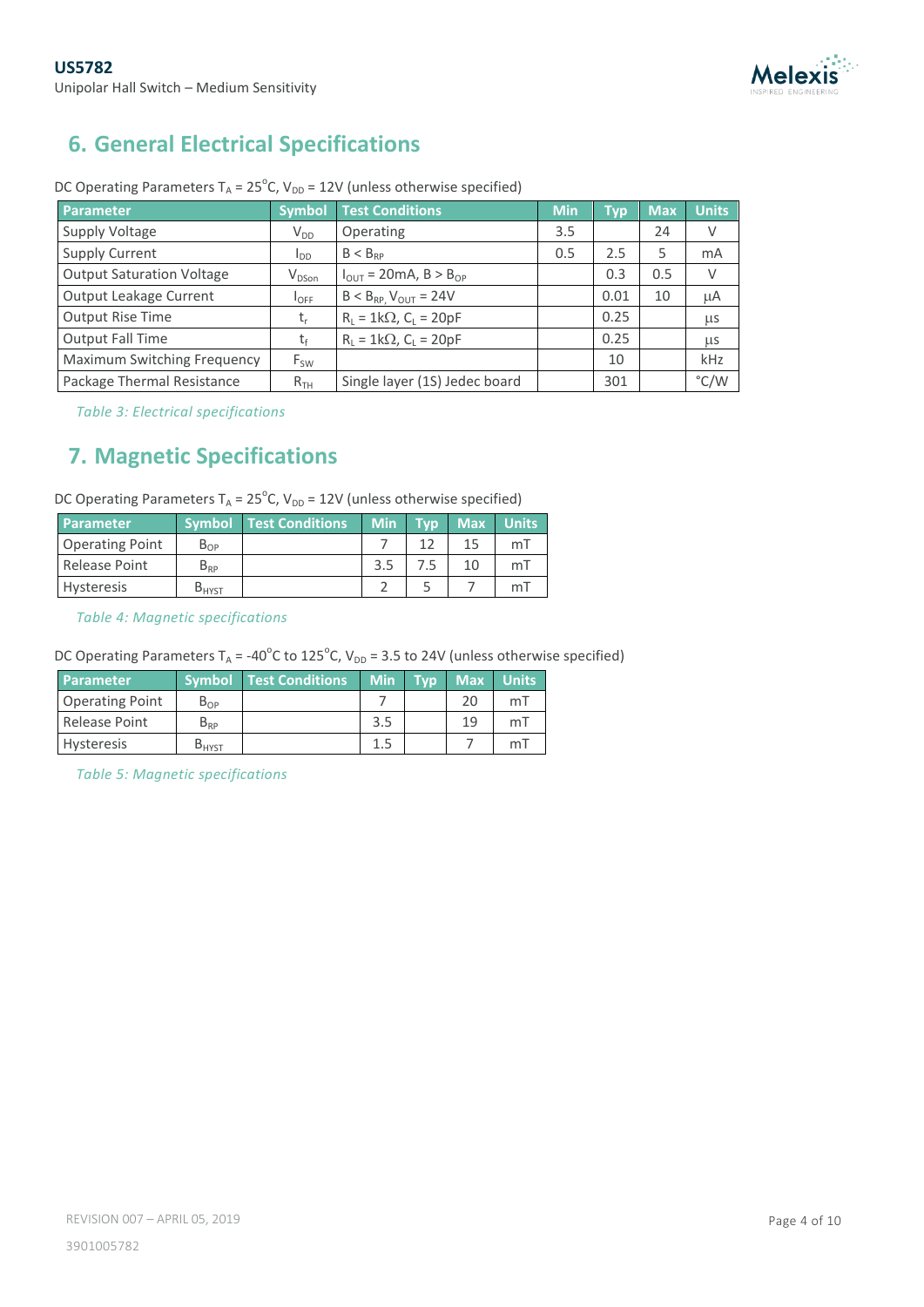

# <span id="page-4-0"></span>**8. Output Behaviour versus Magnetic Pole**

DC Operating Parameters T<sub>A</sub> = -40<sup>o</sup>C to 150<sup>o</sup>C, V<sub>DD</sub> = 3.5V to 24V (unless otherwise specified)

| <b>Parameter</b>                                              | <b>Test Conditions</b>              | <b>OUT</b>  |                   |
|---------------------------------------------------------------|-------------------------------------|-------------|-------------------|
| South pole                                                    | $B > B_{\Omega P}$                  | Low         | <b>South pole</b> |
| Null or weak magnetic field $B \rightarrow 0$ or $B < B_{RP}$ |                                     | <b>High</b> |                   |
| North pole                                                    | $B > B_{OP}$                        | High        | Sylver            |
|                                                               | Table 6: Output behaviour versus ma |             |                   |

 $OUT = low (V<sub>DSon</sub>)$ 

### <span id="page-4-1"></span>**9. Detailed General Description**

Based on mixed signal CMOS technology, Melexis US5782 is a Hall-effect device with medium magnetic sensitivity. Its sensitivity enables high accuracy in position sensing by the use of small air gap.

The chopper-stabilized amplifier uses switched capacitor technique to suppress the offset generally observed with Hall sensors and amplifiers. The CMOS technology makes this advanced technique possible and contributes to smaller chip size and lower current consumption than bipolar technology. The small chip size is also an important factor to minimize the effect of physical stress.

This combination results in more stable magnetic characteristics and enables faster and more precise design.

The wide operating voltage from 3.5V to 24V, wide operating temperature according "L" specification and low current consumption make this device especially suitable for automotive and solid state switch applications.

The output signal is open-drain type. Such output allows simple connectivity with TTL or CMOS logic by using a pull-up resistor tied between a pull-up voltage and the device output.

### <span id="page-4-2"></span>**10. Unique Features**

The US5782 exhibits unipolar magnetic switching characteristics. Therefore, it operates only with one magnetic pole.



*Unipolar switch characteristic*

The US5782 device is south pole active: Applying a south magnetic pole greater than  $B_{OP}$  facing the branded side of the package switches the output low.

Removing the magnetic field ( $B\rightarrow 0$ ) switches the output high. The use of the opposite magnetic pole facing the branded side does not affect the output state.

A magnetic hysteresis B<sub>HYST</sub> keeps B<sub>OP</sub> and B<sub>RP</sub> separated by a minimal value. This hysteresis prevents output oscillation near the switching point.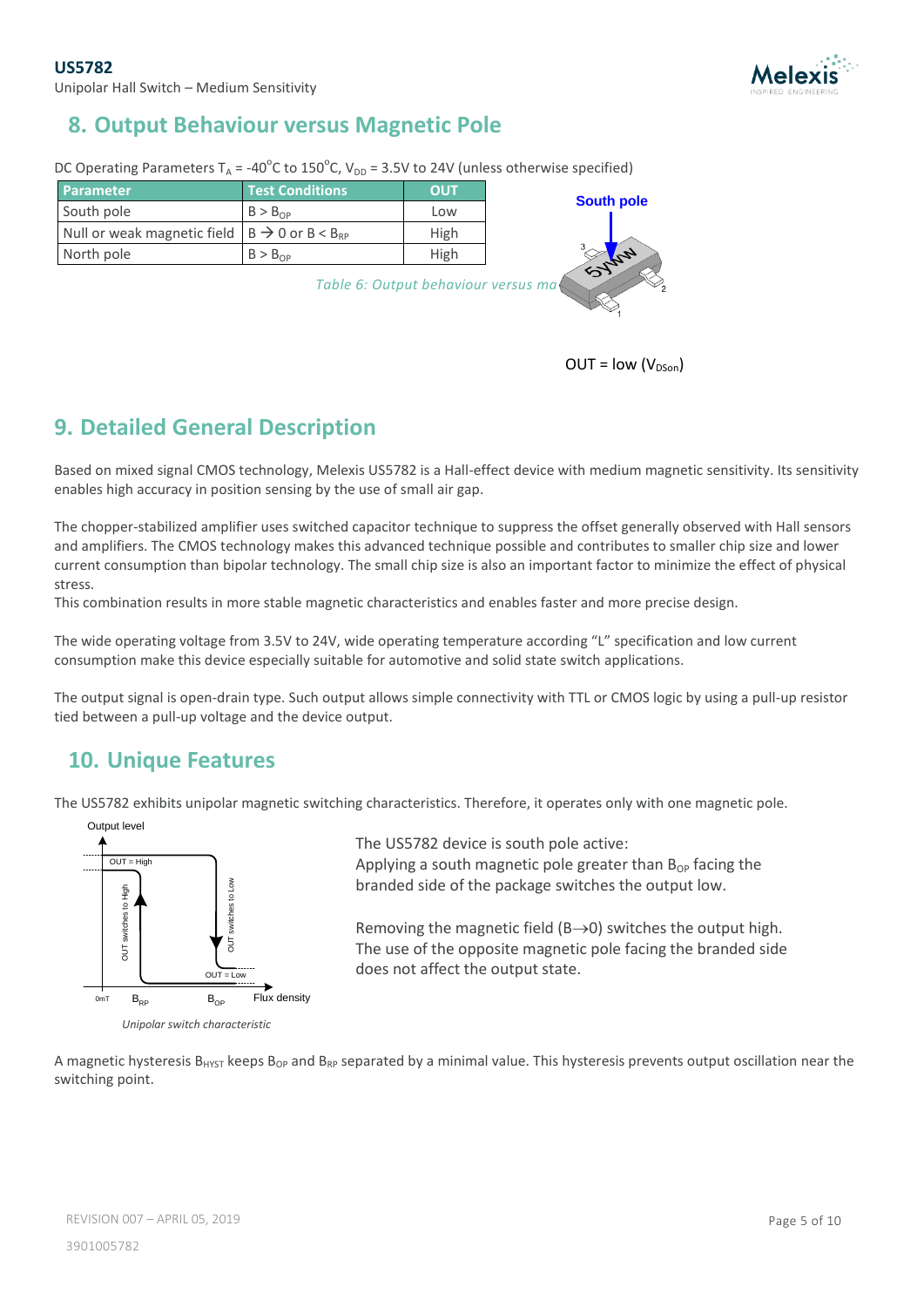

# <span id="page-5-0"></span>**11. Performance Graphs**





**Typical Saturation Voltage vs. Temperature VDD=12V,Iout=20mA**



#### **Typical Magnetic Switch Points** versus Temperature



**Typical Supply Current vs. Supply Voltage**

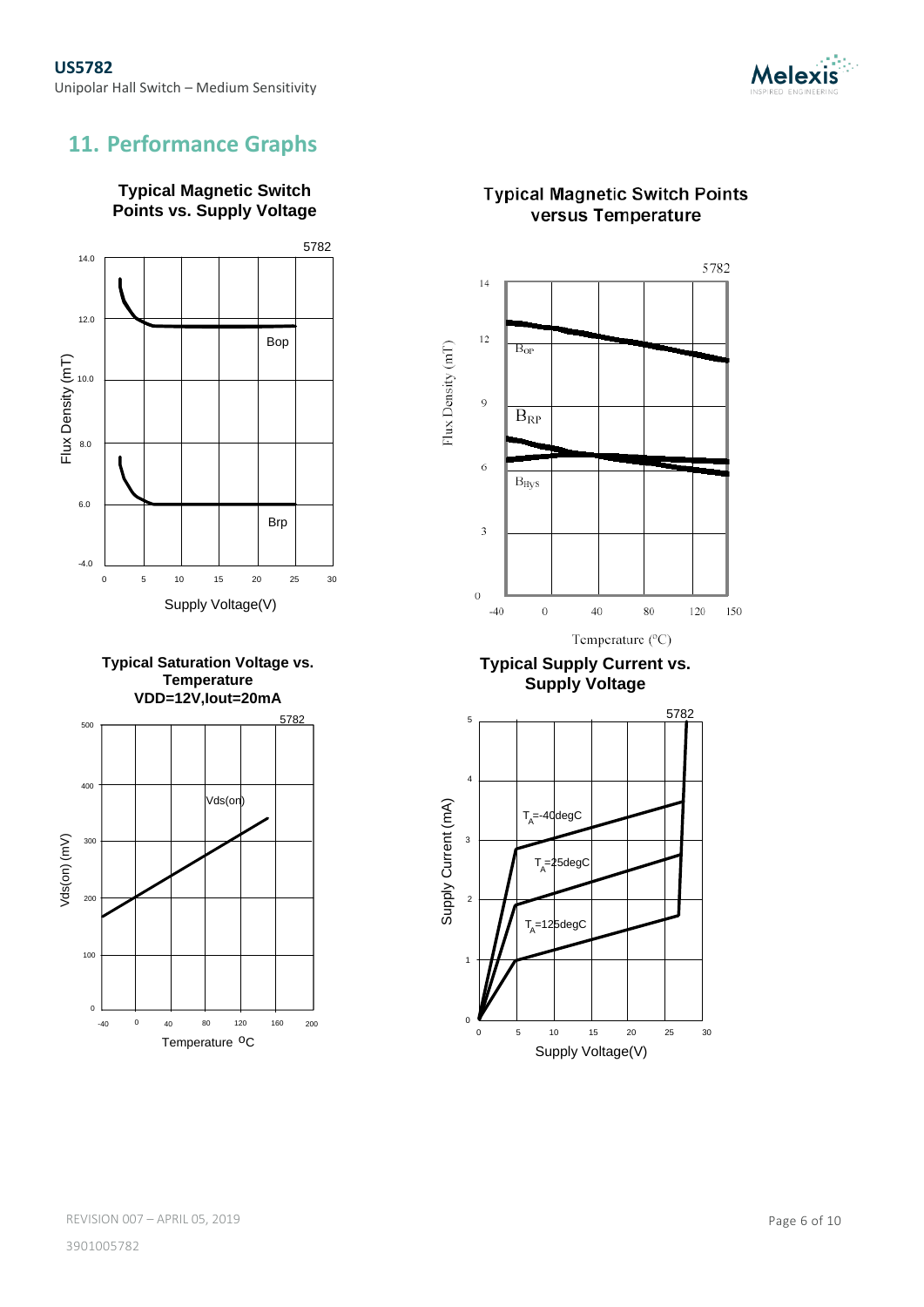

# <span id="page-6-0"></span>**12. Application Information**

#### <span id="page-6-1"></span>12.1. Typical Three-Wire Application Circuit



#### <span id="page-6-3"></span>12.3. Automotive and Harsh, Noisy Environments Three-Wire Circuit



#### <span id="page-6-2"></span>12.2. Two-Wire Circuit



Note:

With this circuit, precise ON and OFF currents can be detected using only two connecting wires.

The resistors RL and Rb can be used to bias the input current. Refer to the part specifications for limiting values.

 $B_{RP}$ :  $I_{OFF} = I_R + I_{DD} = V_{DD}/R_b + I_{DD}$  $B_{OP}$ :  $I_{ON} = I_{OFF} + I_{OUT} = I_{OFF} + V_{DD}/R_L$ 

# <span id="page-6-4"></span>**13. Application Comments**

For proper operation, a 100nF bypass capacitor should be placed as close as possible to the device between the  $V_{DD}$  and ground pin.

For reverse voltage protection, it is recommended to connect a resistor or a diode in series with the  $V_{DD}$  pin. When using a resistor, three points are important:

- the resistor has to limit the reverse current to 50mA maximum ( $V_{cc}$  /  $R_1 \le 50$ mA)
- the resulting device supply voltage  $V_{DD}$  has to be higher than  $V_{DD}$  min ( $V_{DD} = V_{CC} R_1.I_{DD}$ )
- the resistor has to withstand the power dissipated in reverse voltage condition (P<sub>D</sub> = V<sub>CC</sub><sup>2</sup> / R<sub>1</sub>)

When using a diode, a reverse current cannot flow and the voltage drop is almost constant ( $\approx$ 0.7V).

Therefore, a 100 $\Omega$ /0.25W resistor for 5V application and a diode for higher supply voltage are recommended. Both solutions provide the required reverse voltage protection.

When a weak power supply is used or when the device is intended to be used in noisy environment, it is recommended that figure 13.3 from the Application Information section is used.

The low-pass filter formed by  $R_1$  and  $C_1$  and the zener diode  $Z_1$  bypass the disturbances or voltage spikes occurring on the device supply voltage  $V_{DD}$ . The diode  $D_1$  provides additional reverse voltage protection.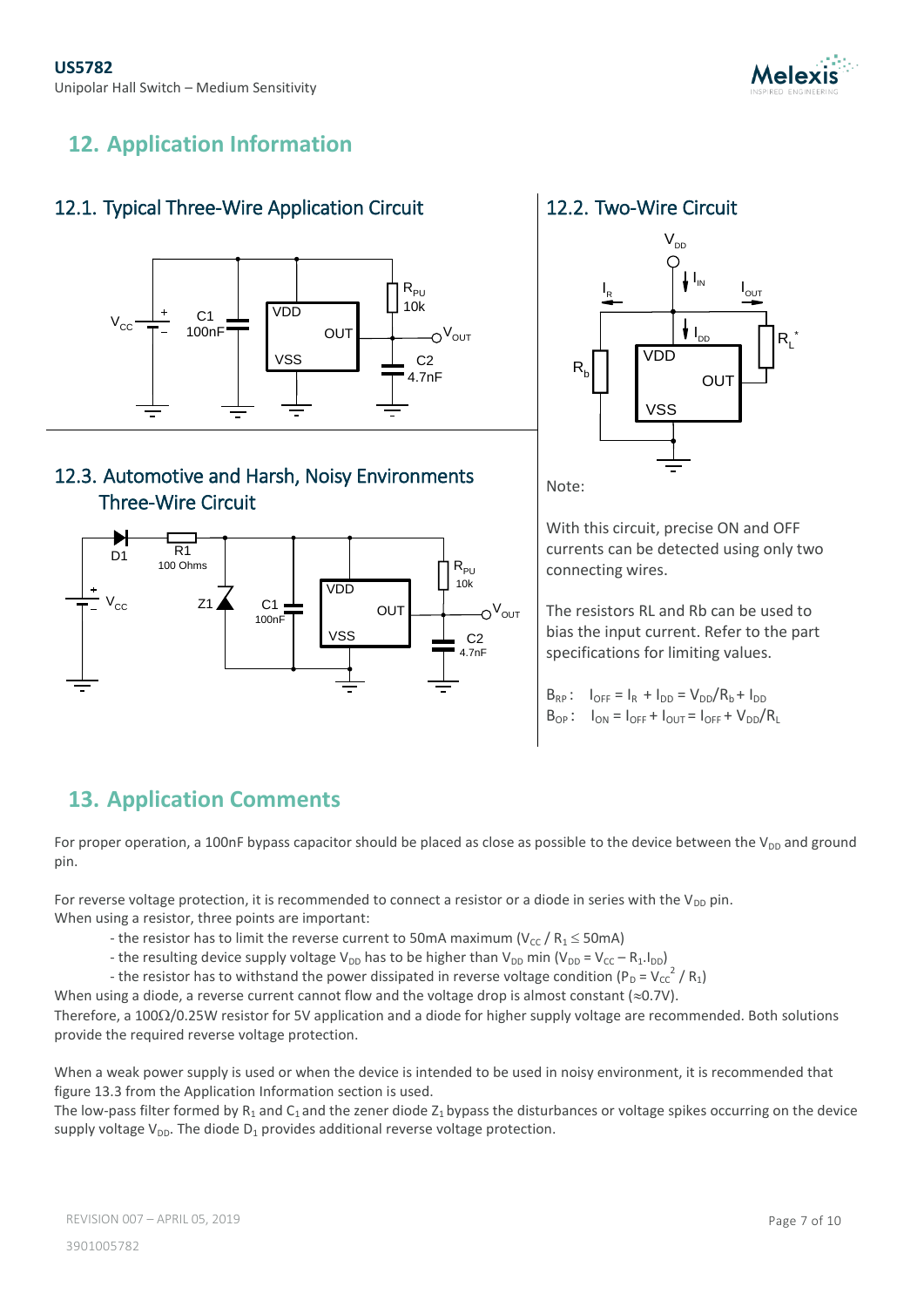Unipolar Hall Switch – Medium Sensitivity



# <span id="page-7-0"></span>**14. Standard information regarding manufacturability of Melexis products with different soldering processes**

Our products are classified and qualified regarding soldering technology, solderability and moisture sensitivity level according to following test methods:

#### **Reflow Soldering SMD's (Surface Mount Devices)**

- IPC/JEDEC J-STD-020 Moisture/Reflow Sensitivity Classification for Nonhermetic Solid State Surface Mount Devices (classification reflow profiles according to table 5-2)
- EIA/JEDEC JESD22-A113 Preconditioning of Nonhermetic Surface Mount Devices Prior to Reliability Testing (reflow profiles according to table 2)

#### **Wave Soldering SMD's (Surface Mount Devices) and THD's (Through Hole Devices)**

- EN60749-20 Resistance of plastic- encapsulated SMD's to combined effect of moisture and soldering heat
- EIA/JEDEC JESD22-B106 and EN60749-15 Resistance to soldering temperature for through-hole mounted devices

#### **Iron Soldering THD's (Through Hole Devices)**

 EN60749-15 Resistance to soldering temperature for through-hole mounted devices

#### **Solderability SMD's (Surface Mount Devices) and THD's (Through Hole Devices)**

 EIA/JEDEC JESD22-B102 and EN60749-21 Solderability

For all soldering technologies deviating from above mentioned standard conditions (regarding peak temperature, temperature gradient, temperature profile etc) additional classification and qualification tests have to be agreed upon with Melexis.

The application of Wave Soldering for SMD's is allowed only after consulting Melexis regarding assurance of adhesive strength between device and board.

Melexis is contributing to global environmental conservation by promoting **lead free** solutions. For more information on qualifications of **RoHS** compliant products (RoHS = European directive on the Restriction Of the use of certain Hazardous Substances) please visit the quality page on our website[: http://www.melexis.com/quality.aspx](http://www.melexis.com/quality.aspxp)

#### <span id="page-7-1"></span>**15. ESD Precautions**

Electronic semiconductor products are sensitive to Electro Static Discharge (ESD). Always observe Electro Static Discharge control procedures whenever handling semiconductor products.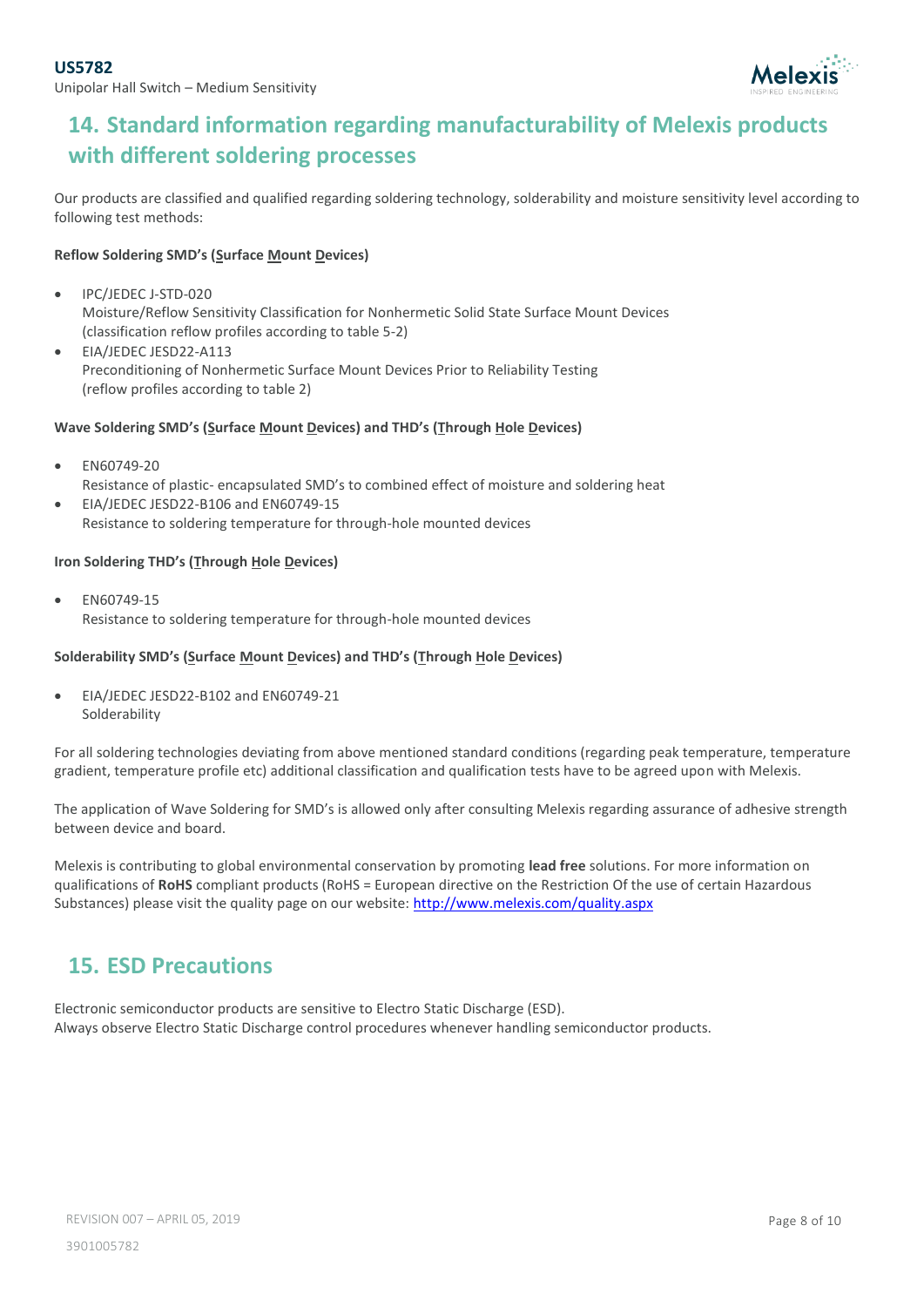

# <span id="page-8-0"></span>**16. SE Package Information (TSOT-3L)**











**Hall plate location**

#### Notes:

- 1. Dimension "D" and "E1" do not include mold flash or protrusions. Mold flash or protrusion shall not exceed 0.15mm on "D" and 0.25mm on "E" per side.
- 2. Dimension "b" does not include dambar protrusion.
- 3. All dimensions are in millimeters

#### Marking:

Top side : Wyww

W = part number (US5782)  $y =$  last digit of year ww = calendar week

#### This table in mm

|     | A    | A1    | A2   | D    |      |      |      | IЭ   |      | e          | e <sub>1</sub> | $\alpha$    |
|-----|------|-------|------|------|------|------|------|------|------|------------|----------------|-------------|
| min |      | 0.025 | 0.85 | 2.80 | 2.60 | 1.50 | 0.30 | 0.30 | 0.10 | 0.95       | 1.90           |             |
| max | 1.00 | 0.10  | 0.90 | 3.00 | 3.00 | 1.70 | 0.50 | 0.45 | 0.20 | <b>BSC</b> | <b>BSC</b>     | $8^{\circ}$ |